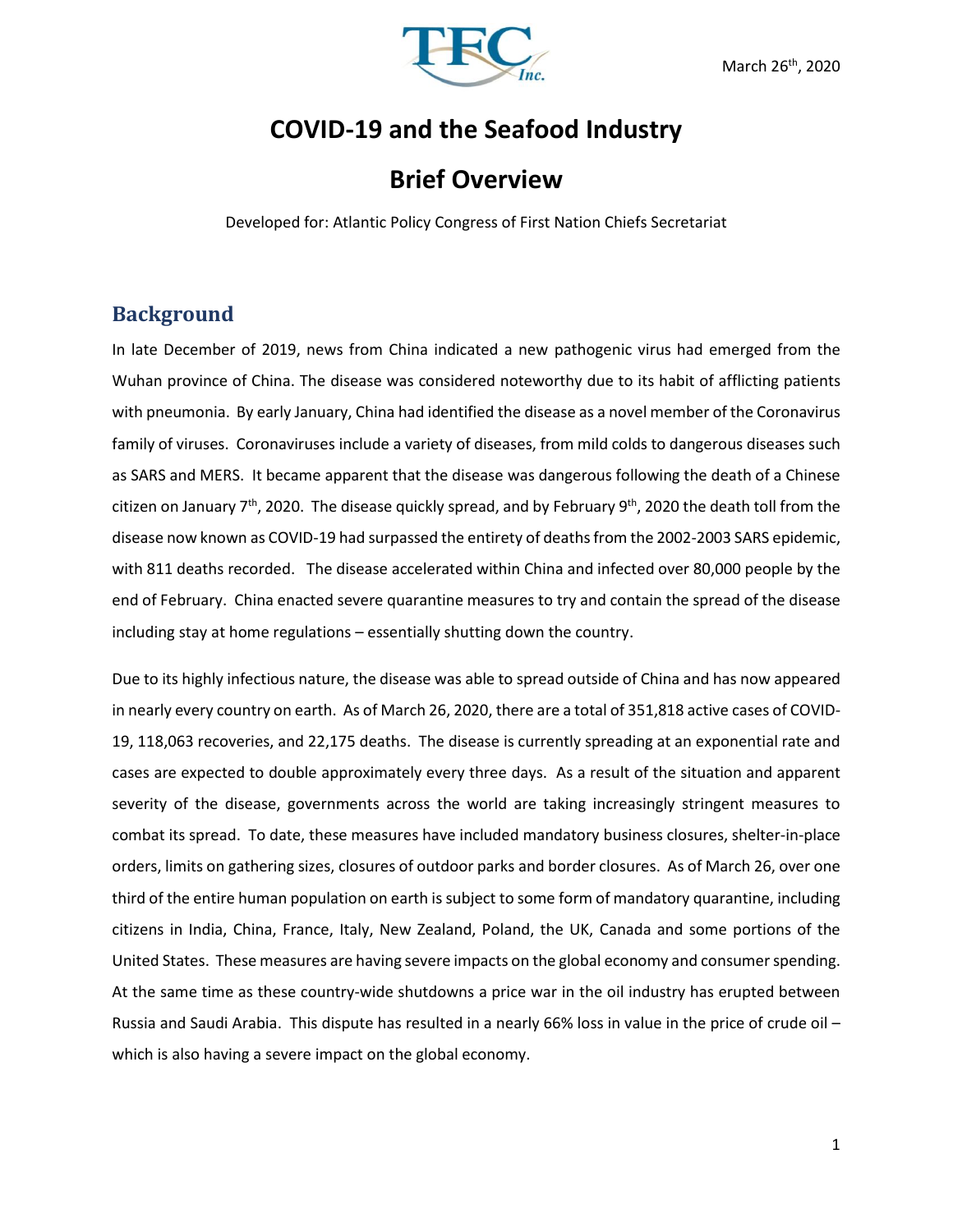

This report will describe the current status of the seafood market and industry as a result of the changes implemented to fight the spread of the corona virus, while also providing an overview of the potential scenarios for future recovery. It is important to note that the global economic situation is constantly changing, with new and expanding country wide regulations being implemented on a daily basis.

### **Current Status**

This section of the report will discuss the current state of the seafood market by species as of March 26, 2020. As this situation is rapidly evolving, the state of the market and global economy can change on a day-to-day basis.

#### **Shellfish**

Lobster and snow crab are both considered to be a high-end seafood product, and are often consumed in restaurants, casinos, and cruise ships. These species comprise the two most lucrative fisheries in Atlantic Canada. Both species are restaurant favorites, typically marketed as a luxury item accompanied by high prices. The US is a major consumer of Canadian lobster and snow crab. Canada historically directs over 60% of its lobster exports to the US. Approximately 85% of all snow crab products from Canada are sold to US markets. Major sources of demand for both lobster and crab products have historically been casinos, restaurants, cruise ships, and all-you-can-eat buffets. These sources of demand are now drying up as State governments close sit-in restaurants and other places where people congregate. As of March 25, 26 states have ordered all restaurants to partially or completely close, including major population centers such as California, New York, Texas, Florida, and Pennsylvania. This has had a disastrous impact on demand for shellfish.

Cruise ship companies including Carnival, Costa, Celebrity, and others have suspended operations until the end of April, with these suspensions open to extension as conditions warrant. This may have a particularly large impact on the snow crab market, as individual cruise ships may make up 15% or more of a distributor's total business on an annual basis.

Similar to cruise ships, casinos are being shuttered throughout North America. Nevada and New York have ordered all casinos to shut down to prevent the spread of the virus. Casinos have historically been a major purchaser of lobster tails which they provided at low costs to attract new patrons. They are also major purchasers of snow crab, which is typically served at buffets. Individual casinos may spend over one million dollars on snow crab on an annual basis. As more States close casinos and other businesses associated with the hospitality industry, demand for snow crab and lobster will continue to decline.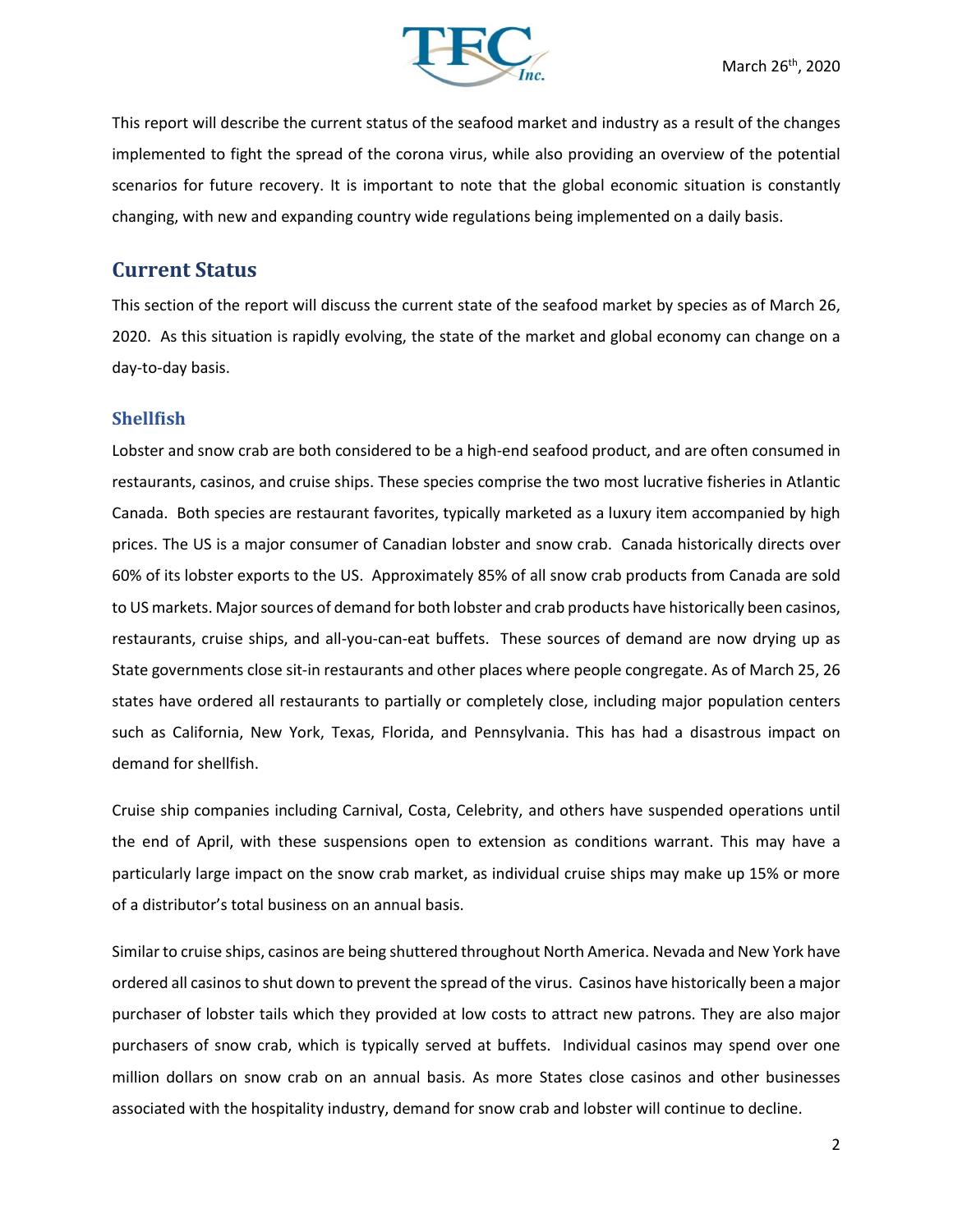

Demand from individual consumers is also declining at a rapid clip. Prior to the pandemic and subsequent market crash, consumers had been the beneficiaries of low unemployment and had been driving the economy with their high levels of spending. Due to the perceived strength of the economy, consumers had a higher tolerance for debt. Following the market crash, unemployment has spiked in parallel with a sharp decline in consumer spending. The week of March 15<sup>th</sup> saw nearly 3.5 million applications for unemployment in the US and Canada combined. 44% of Canadians reported that they or someone in their household had lost work due to COVID-19 related layoffs, and another 18% said they expect to lose work in the near future. Over half of those laid off were not being compensated by their employer. These numbers are not unique to Canada and the US as many countries in the world are facing similar issues. This sudden freeze in income has severely curtailed desire for high-end products like lobster and crab, with consumers instead switching into a survival mindset and saving money for necessities such as rent, heat, and affordable groceries.

Outside of the US and Canada, China had been an important source of demand for lobster. Canadian lobster exporters had been the beneficiary a protracted trade war between the US and China and were able to supply vast quantities of lobster to Chinese market as a result. This source of demand has collapsed, as China imposed extensive quarantine measures which have only recently been lifted. As the situation in Canada and the US continues to deteriorate, there are few exporters willing or able to supply the now re-opening Chinese markets. Currently, only trial shipments to China are occurring and it may take a significant amount of time to alleviate the backlog of product that has amassed. Chinese consumers are also worse off financially and over 40% small-to-medium sized businesses are still non-operational. This unemployment will keep demand for lobster low compared to previous months. Europe is a relatively minor source of demand for both lobster and snow crab, but currently those markets are closed entirely as the continent is currently the hardest hit region on earth in terms of death toll and number of cases.

The combined impact of these factors has seen the shore price for lobster drop from over \$10.00/lb to at or below \$4.00/lb in the span of a month. In fact, there are some lobster buyers who are refusing to purchase lobster due to the lack of markets. Compounding the existing issues is the large supply of lobster in storage. There are between 3-4 million pounds of live lobster in inventory. Because distributors must find consumers for these lobsters before they die within a few months, they are being forced to drop prices considerably and sell at a loss. Market prices have dropped from \$10.25/lb (USD) in January to under \$8.00/lb (USD) in mid-March. It is worth noting that while the price is quoted at approximately \$8.00/lb (USD), little if any lobster product is moving on the market as demand has evaporated.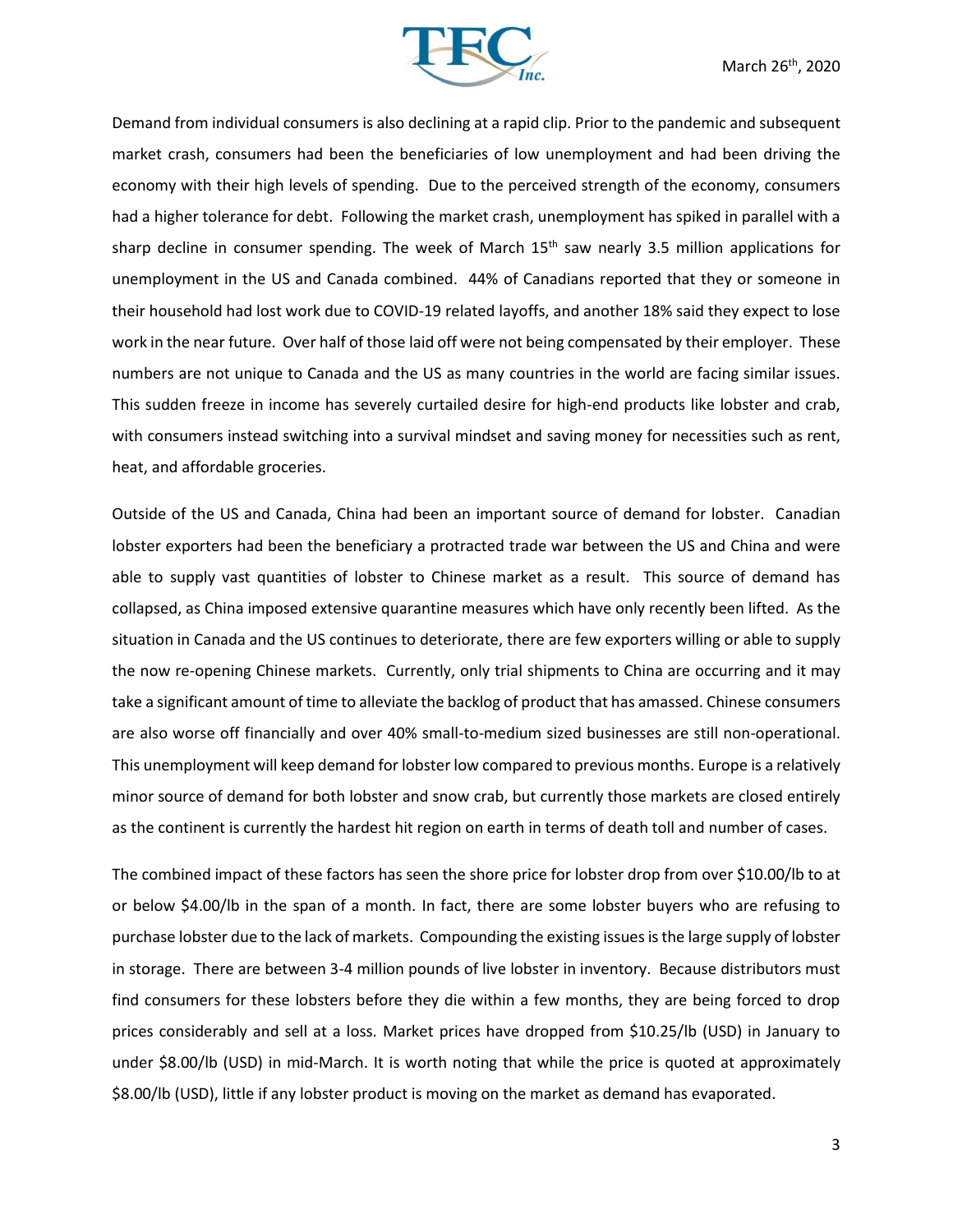

Current snow crab prices are unavailable but are expected to face a steep decline similar to lobster. Prices for Newfoundland snow crab are expected to be released soon as the negotiations between the FFAW Union and the Association of Seafood Processors is ongoing. This may be delayed, however, as the opening of the snow crab fishery has been requested to be postponed until at least April 20<sup>th</sup>.

It has been difficult for processors to staff plants with workers due to several factors. An obvious issue is that potential workers are self-quarantining to avoid exposure to the virus. Beyond this, there was significant uncertainty regarding temporary foreign workers and whether seafood processing plants would be designated as essential services. Temporary foreign workers have since been exempted from travel restrictions, but the status of seafood processing plants as essential services is not yet known. Finally, any foreign workers coming into Canada must self-isolate for 14 days prior to beginning work. The combination of these factors has made staffing processing plants for crab and other species difficult.

Other shellfish species are facing or are expected to face similar declines. Oyster prices (Choice) have dropped from over \$100 per gallon in December to \$88 per gallon in March. This is the lowest price for March in over five years. Canadian shrimp have not yet seen a major price decline, but this will likely change as the UK, which is one of the most important markets for Canadian shrimp, has begun to enact significantly more restrictive measures to combat the virus. Scallop prices have remained steady at this time, but this is unlikely to continue.

#### **Finfish**

Finfish are experiencing similar negative impacts compared to the shellfish sector. Particularly hard hit are the higher-end markets such as the tuna, swordfish and halibut industries. Canadian bluefin tuna are a major target of Japanese sushi restaurants. Sushi restaurants in Japan have seen a 50% reduction in business since the onset of the outbreak as a result of consumers avoiding public places. While the government has not shut down businesses as Japan has largely avoided the mass outbreaks, economists in the country have described the self-isolating behaviors of consumers as a de facto economic shutdown. As a result of curtailed Japanese demand, Bluefin tuna prices have dropped from \$9.88/lb (USD) in January to \$4.50/lb (USD) as of March 23<sup>rd</sup>. There is a large supply of tuna in cold storage in the US that has not been able to be sold due to the collapse in demand.

Swordfish and halibut are higher end whitefish products that typically command high prices. They are often sold as expensive entrée options in fine dining establishments. Restaurant closures and absence of demand have resulted in major price declines for both species. Swordfish price declined from \$8.88/lb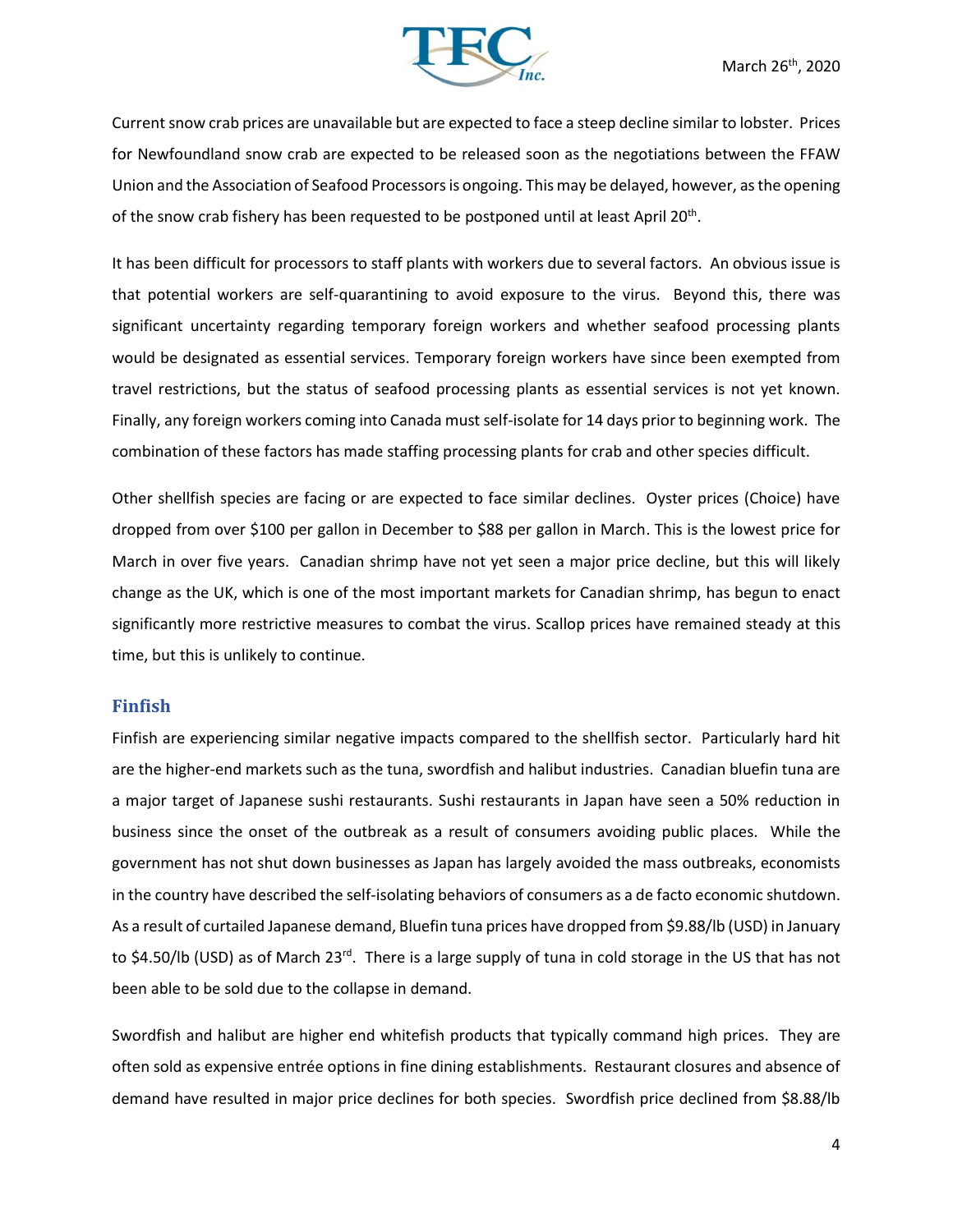

on March 9<sup>th</sup> to \$5.25/lb on March 23<sup>rd</sup>. Halibut prices dropped from \$10.35/lb on February 23<sup>rd</sup> to \$5.25/lb on March 23<sup>rd</sup>. Similar to tuna, there is significant unsold inventory of swordfish and halibut due to the demand shock. It is worth noting that these species are typically sold fresh which limits shelf life. Distributors and buyers are now being forced to freeze their inventory due to the lack of demand, which will result in the fish receiving a lower price.

Salmonids including Atlantic salmon and trout are experiencing market declines as well. There is limited availability on prices of steelhead trout, but prices for the comparable Atlantic salmon have precipitously declined over the past week, with many product forms losing \$1.00/lb or more in price. This indicates that aquaculture operations and salmonids are not immune to negative impacts of the ongoing pandemic. Chile, which is a major producer of both salmon and steelhead, has seen salmonid producers begin to reduce their operations in response to the virus itself and the ongoing turmoil in the market. Media reports suggests Chilean producers are preparing to halt production if necessary.

Prices for whitefish such as cod, haddock, pollock, plaice, flounder, and redfish have experience price drops across the board. The price for whitefish is currently the lowest it has been in March in the past three years, regardless of species. The factors plaguing the shellfish industry apply here in much the same manner, with decreased demand and non-functional supply chains resulting in massive losses of revenue.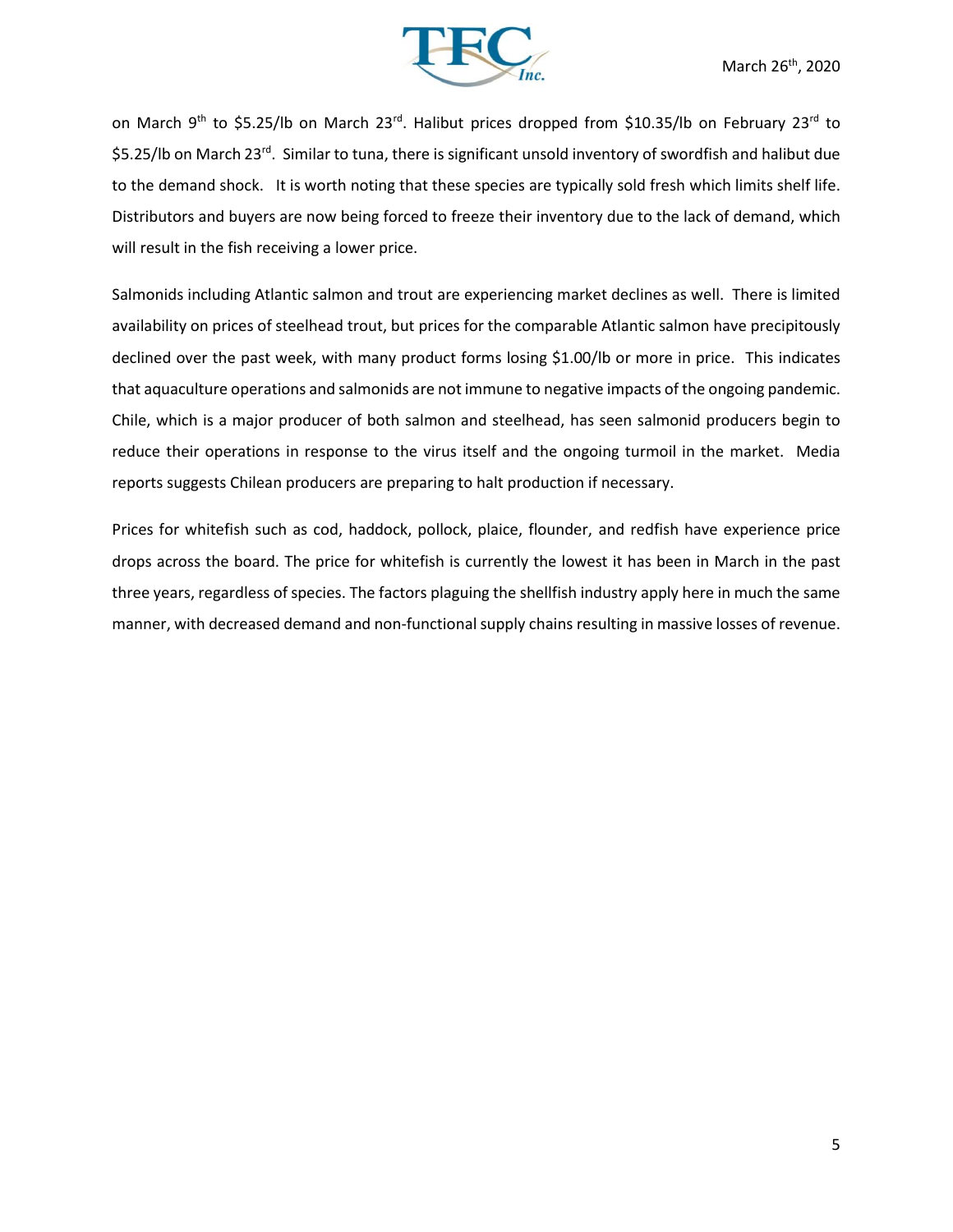

### **Outlook**

The outlook for the seafood industry is poor in the short-term. The virus is continuing to spread exponentially in many important countries such as the United States. The global economy has entered a recession as a result of forced business closures, employee layoffs, mandatory quarantines, self-isolating behaviors, and other measures enacted by governments and individuals. There is little reason to suspect that the economy will recover until the spread of the virus is brought under control. The most effective means of ending the pandemic is the development of a vaccine. To date, trials are being conducted but no vaccine is available at this time. Social distancing measures and strong government action has been effective in reducing the spread of the disease, but without a vaccine the possibility of a second wave of outbreaks is high. Uncertainty in the markets will likely remain a feature of the 2020 global economy until a vaccine is produced.

It is unknown at this time to what extent the market will recover once the pandemic is contained. As the pandemic is acting as a real shock to both supply and demand, it is likely that once the restrictive public health measures are lifted, there will be a significant bump in consumer spending activity, including spending on seafood products. Restaurants may see particularly large resurgences in business as previously quarantined consumers look to socialize with friends and family.

There are, however, concerns that the shocks the coronavirus have inflicted on the world economy will be long lasting. Governments are relying on large stimulus and bailout packages to prevent businesses from failing and individuals from becoming insolvent. Unemployment has massively increased as layoffs have occurred in many forms of business. It is unknown how many of these jobs will return. Consumers may also demonstrate preferences for cheaper products as a result of having to dip into their savings to pay for rent and groceries. Consumers in the US also have significant levels of debt and may have to divert their revenue to paying those debts off once work begins again. Stimulus and aid packages from the US government may alleviate some of these issues, but what the long-term impacts of these will be is unknown. There may also be long term shifts in consumer behaviors, such as avoiding crowded restaurants. This may result in a more prolonged reduction in demand for seafood products in restaurants.

Specific to seafood, it is likely that recovery for luxury items such as lobster and tuna may require more time than cheaper products such as haddock and redfish. A prolonged economic recession would have harsh impacts on high end seafood products, while a quick recovery may result in a boom for those same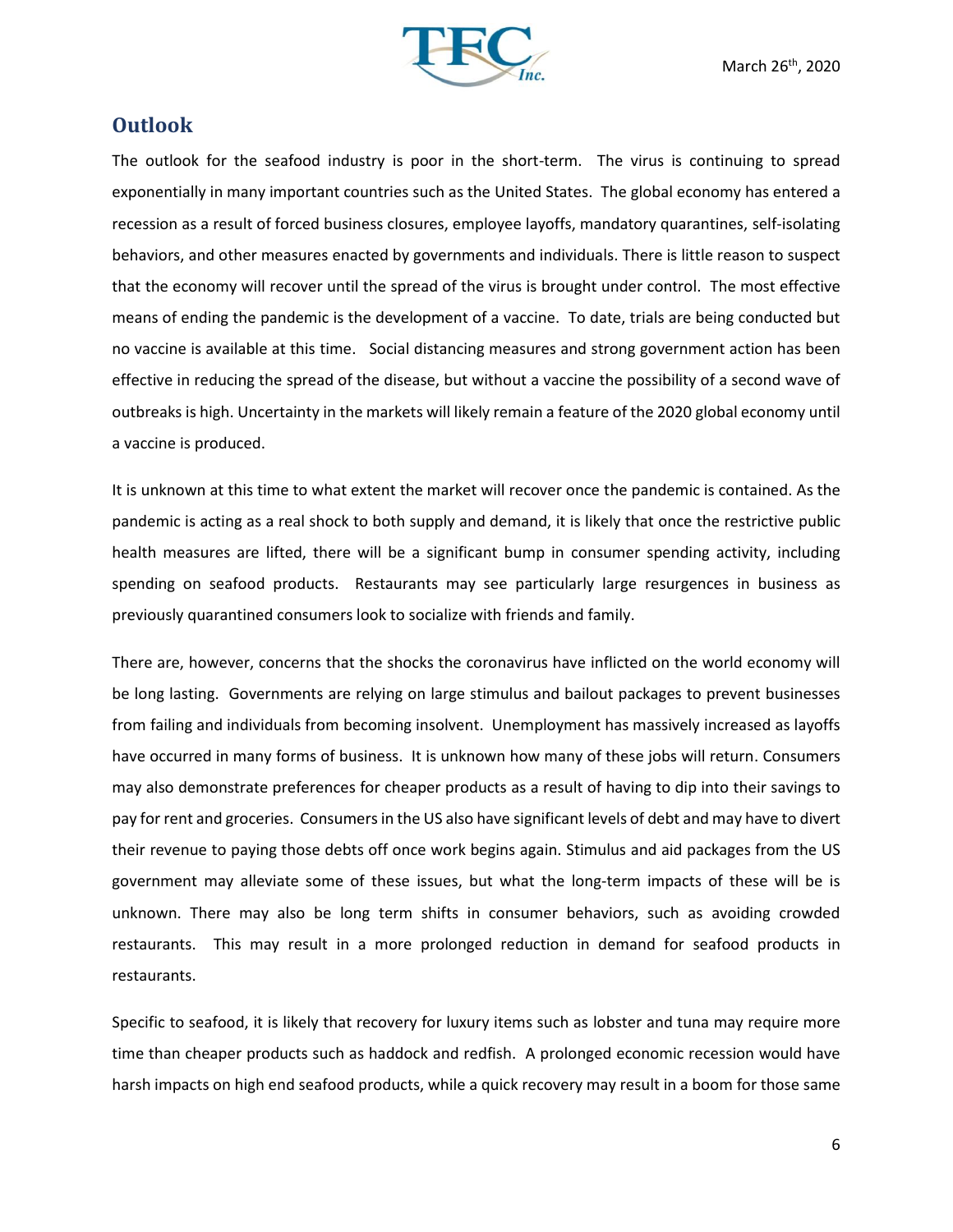

products. Predicting the final impacts of the coronavirus pandemic on the global seafood market is difficult at this point in time, as new regulations are implemented daily that impact on different sectors of the economy. The most recent available relevant economic statistics are presented in the following table. Notably, unemployment claims have skyrocketed, retail sales have declined, and there are partial or total closures of dine-restaurants in each of the listed countries.

| 2020 Statistics        | <b>USA</b>               | China            | Canada             | <b>UK</b>               |
|------------------------|--------------------------|------------------|--------------------|-------------------------|
| Unemployment           | 3.3 million+ UE claims*  | $6.2\%$ as of    | 1 million+         | 700,000 job losses      |
|                        |                          | February.        | UE claims*         | expected                |
|                        |                          | 10% expected     |                    |                         |
| <b>Retail sales</b>    | February: -0.5%          | Jan-Feb: -20.5%  | N/A                | February: -0.3%         |
| <b>Mandatory Dine-</b> | 22 States: Total closure | February: 35% of | 6 Provinces: Total | All dine-in restaurants |
| In Restaurant          |                          | restaurants      | closures           | closed                  |
| <b>Closures</b>        | 28 States: Partial or no | closed           |                    |                         |
|                        | closures                 |                  | 4 Provinces:       |                         |
|                        |                          | March: N/A       | Partial or no      |                         |
|                        |                          |                  | closures           |                         |

**Table 1**. Selected economic statistics for four countries with important seafood markets.

**\*** This information was for the week of March 15th .

It is possible that supply chains will be permanently affected by this event. Producers and distributors may look to diversify their supply base and end-market destinations in order to prevent future outbreaks in one country from devastating their businesses. China has historically been a major center for both, but due to being ground zero for the new virus, it may lose its preferred status among many businesses. One positive effect that may occur in Chinese markets may be a preference for foreign protein products, as the virus is suspected to have originated from Chinese bush meat. Products from countries with strict food safety regulations may be in high demand and receive a price premium.

The ultimate outcomes of the pandemic are unknown. There is currently too much uncertainty over the spread of the virus and the ability of health officials and governments to manage the pandemic. Shortterm effects will be profoundly negative due to the lack of demand for seafood and disrupted supply. Opinions are varied as to whether the global economy will quickly recover from what will amount to a short-term shock, or if the pandemic was the tipping point for an economy that was already ailing. If the former is the case, it is likely that there will be a relatively quick recovery following the containment of the virus. If the latter scenario is more accurate, this recession could rival or surpass the Great Recession of 2008, and have long-lasting impacts on the seafood industry. As previously noted, the rapidly evolving nature of the pandemic and global economic situation make projecting future impacts extremely difficult. The long-term picture will become increasingly clear over the next few weeks and months as more countries face the full brunt of the pandemic and other countries begin to reduce the rate of new cases.